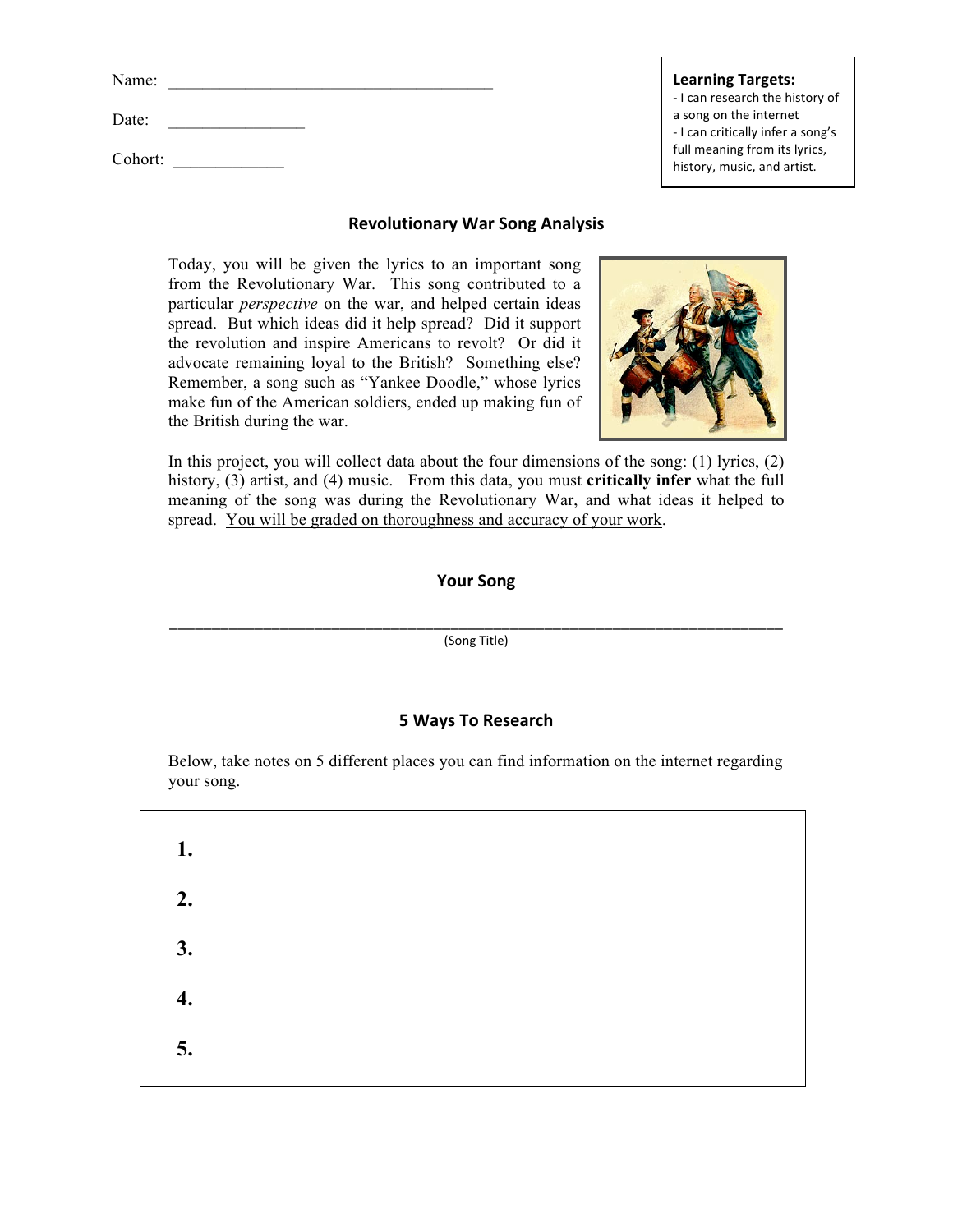# **I.
Lyrics – What
are
the
lyrics
about?**

a) Are there any words/people/places you don't know? Look them up and write their definitions down!

 $\mathcal{L}_\mathcal{L} = \{ \mathcal{L}_\mathcal{L} = \{ \mathcal{L}_\mathcal{L} = \{ \mathcal{L}_\mathcal{L} = \{ \mathcal{L}_\mathcal{L} = \{ \mathcal{L}_\mathcal{L} = \{ \mathcal{L}_\mathcal{L} = \{ \mathcal{L}_\mathcal{L} = \{ \mathcal{L}_\mathcal{L} = \{ \mathcal{L}_\mathcal{L} = \{ \mathcal{L}_\mathcal{L} = \{ \mathcal{L}_\mathcal{L} = \{ \mathcal{L}_\mathcal{L} = \{ \mathcal{L}_\mathcal{L} = \{ \mathcal{L}_\mathcal{$ 

 $\mathcal{L}_\text{max} = \mathcal{L}_\text{max} = \mathcal{L}_\text{max} = \mathcal{L}_\text{max} = \mathcal{L}_\text{max} = \mathcal{L}_\text{max} = \mathcal{L}_\text{max} = \mathcal{L}_\text{max} = \mathcal{L}_\text{max} = \mathcal{L}_\text{max} = \mathcal{L}_\text{max} = \mathcal{L}_\text{max} = \mathcal{L}_\text{max} = \mathcal{L}_\text{max} = \mathcal{L}_\text{max} = \mathcal{L}_\text{max} = \mathcal{L}_\text{max} = \mathcal{L}_\text{max} = \mathcal{$ 

b) Copy down 2 key lines from the song. A key line is either repeated a lot of times, or seems important to the meaning of the song.

 $\mathcal{L}_\mathcal{L} = \{ \mathcal{L}_\mathcal{L} = \{ \mathcal{L}_\mathcal{L} = \{ \mathcal{L}_\mathcal{L} = \{ \mathcal{L}_\mathcal{L} = \{ \mathcal{L}_\mathcal{L} = \{ \mathcal{L}_\mathcal{L} = \{ \mathcal{L}_\mathcal{L} = \{ \mathcal{L}_\mathcal{L} = \{ \mathcal{L}_\mathcal{L} = \{ \mathcal{L}_\mathcal{L} = \{ \mathcal{L}_\mathcal{L} = \{ \mathcal{L}_\mathcal{L} = \{ \mathcal{L}_\mathcal{L} = \{ \mathcal{L}_\mathcal{$ 

 $\mathcal{L}_\text{max} = \mathcal{L}_\text{max} = \mathcal{L}_\text{max} = \mathcal{L}_\text{max} = \mathcal{L}_\text{max} = \mathcal{L}_\text{max} = \mathcal{L}_\text{max} = \mathcal{L}_\text{max} = \mathcal{L}_\text{max} = \mathcal{L}_\text{max} = \mathcal{L}_\text{max} = \mathcal{L}_\text{max} = \mathcal{L}_\text{max} = \mathcal{L}_\text{max} = \mathcal{L}_\text{max} = \mathcal{L}_\text{max} = \mathcal{L}_\text{max} = \mathcal{L}_\text{max} = \mathcal{$ 

c) Whose *perspective* (point of view) is the song written from? (Example: Yankee Doodle is written from the perspective of someone looking at an American soldier.)

 $\mathcal{L}_\text{max} = \mathcal{L}_\text{max} = \mathcal{L}_\text{max} = \mathcal{L}_\text{max} = \mathcal{L}_\text{max} = \mathcal{L}_\text{max} = \mathcal{L}_\text{max} = \mathcal{L}_\text{max} = \mathcal{L}_\text{max} = \mathcal{L}_\text{max} = \mathcal{L}_\text{max} = \mathcal{L}_\text{max} = \mathcal{L}_\text{max} = \mathcal{L}_\text{max} = \mathcal{L}_\text{max} = \mathcal{L}_\text{max} = \mathcal{L}_\text{max} = \mathcal{L}_\text{max} = \mathcal{$ 

 $\mathcal{L}_\text{max} = \mathcal{L}_\text{max} = \mathcal{L}_\text{max} = \mathcal{L}_\text{max} = \mathcal{L}_\text{max} = \mathcal{L}_\text{max} = \mathcal{L}_\text{max} = \mathcal{L}_\text{max} = \mathcal{L}_\text{max} = \mathcal{L}_\text{max} = \mathcal{L}_\text{max} = \mathcal{L}_\text{max} = \mathcal{L}_\text{max} = \mathcal{L}_\text{max} = \mathcal{L}_\text{max} = \mathcal{L}_\text{max} = \mathcal{L}_\text{max} = \mathcal{L}_\text{max} = \mathcal{$ 

d) In your own words, write what are the lyrics about (use 1-3 sentences). It's okay if the lyrics are very confusion—take a guess!

 $\mathcal{L}_\text{max} = \mathcal{L}_\text{max} = \mathcal{L}_\text{max} = \mathcal{L}_\text{max} = \mathcal{L}_\text{max} = \mathcal{L}_\text{max} = \mathcal{L}_\text{max} = \mathcal{L}_\text{max} = \mathcal{L}_\text{max} = \mathcal{L}_\text{max} = \mathcal{L}_\text{max} = \mathcal{L}_\text{max} = \mathcal{L}_\text{max} = \mathcal{L}_\text{max} = \mathcal{L}_\text{max} = \mathcal{L}_\text{max} = \mathcal{L}_\text{max} = \mathcal{L}_\text{max} = \mathcal{$ 

 $\mathcal{L}_\text{max} = \mathcal{L}_\text{max} = \mathcal{L}_\text{max} = \mathcal{L}_\text{max} = \mathcal{L}_\text{max} = \mathcal{L}_\text{max} = \mathcal{L}_\text{max} = \mathcal{L}_\text{max} = \mathcal{L}_\text{max} = \mathcal{L}_\text{max} = \mathcal{L}_\text{max} = \mathcal{L}_\text{max} = \mathcal{L}_\text{max} = \mathcal{L}_\text{max} = \mathcal{L}_\text{max} = \mathcal{L}_\text{max} = \mathcal{L}_\text{max} = \mathcal{L}_\text{max} = \mathcal{$ 

 $\mathcal{L}_\text{max} = \mathcal{L}_\text{max} = \mathcal{L}_\text{max} = \mathcal{L}_\text{max} = \mathcal{L}_\text{max} = \mathcal{L}_\text{max} = \mathcal{L}_\text{max} = \mathcal{L}_\text{max} = \mathcal{L}_\text{max} = \mathcal{L}_\text{max} = \mathcal{L}_\text{max} = \mathcal{L}_\text{max} = \mathcal{L}_\text{max} = \mathcal{L}_\text{max} = \mathcal{L}_\text{max} = \mathcal{L}_\text{max} = \mathcal{L}_\text{max} = \mathcal{L}_\text{max} = \mathcal{$ 

## **II.
Song
History**

a) What year was the song written?

b) Why was the song written? Or, if you can't find out: is there a particular historical event during the Revolutionary War that the song is referring to?

 $\mathcal{L}_\text{max} = \mathcal{L}_\text{max} = \mathcal{L}_\text{max} = \mathcal{L}_\text{max} = \mathcal{L}_\text{max} = \mathcal{L}_\text{max} = \mathcal{L}_\text{max} = \mathcal{L}_\text{max} = \mathcal{L}_\text{max} = \mathcal{L}_\text{max} = \mathcal{L}_\text{max} = \mathcal{L}_\text{max} = \mathcal{L}_\text{max} = \mathcal{L}_\text{max} = \mathcal{L}_\text{max} = \mathcal{L}_\text{max} = \mathcal{L}_\text{max} = \mathcal{L}_\text{max} = \mathcal{$ 

 $\mathcal{L}_\text{max}$  , and the contract of the contract of the contract of the contract of the contract of the contract of the contract of the contract of the contract of the contract of the contract of the contract of the contr

 $\mathcal{L}_\text{max} = \mathcal{L}_\text{max} = \mathcal{L}_\text{max} = \mathcal{L}_\text{max} = \mathcal{L}_\text{max} = \mathcal{L}_\text{max} = \mathcal{L}_\text{max} = \mathcal{L}_\text{max} = \mathcal{L}_\text{max} = \mathcal{L}_\text{max} = \mathcal{L}_\text{max} = \mathcal{L}_\text{max} = \mathcal{L}_\text{max} = \mathcal{L}_\text{max} = \mathcal{L}_\text{max} = \mathcal{L}_\text{max} = \mathcal{L}_\text{max} = \mathcal{L}_\text{max} = \mathcal{$ 

 $\mathcal{L}_\text{max}$  , and the contract of the contract of the contract of the contract of the contract of the contract of the contract of the contract of the contract of the contract of the contract of the contract of the contr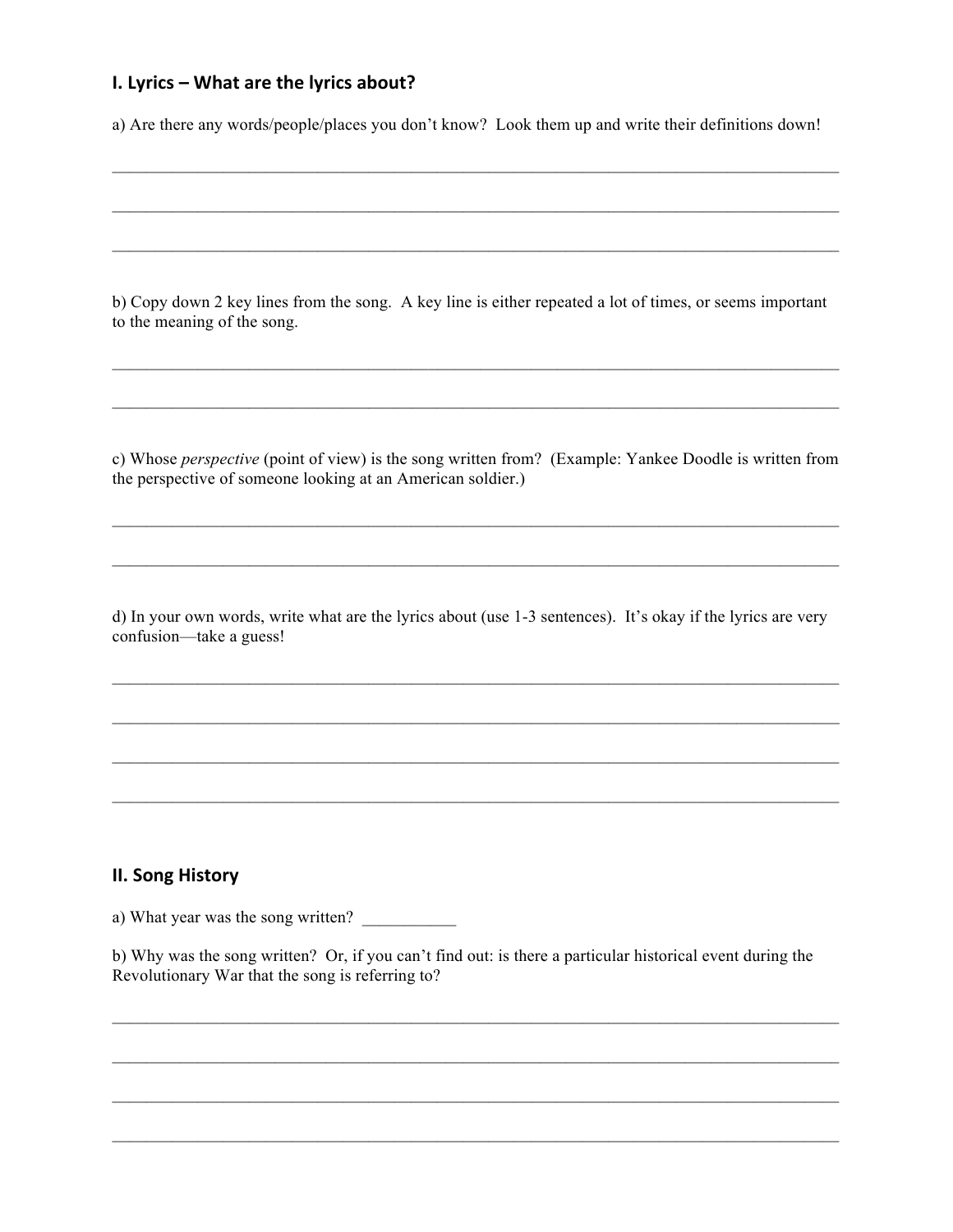$\mathcal{L}_\text{max} = \mathcal{L}_\text{max} = \mathcal{L}_\text{max} = \mathcal{L}_\text{max} = \mathcal{L}_\text{max} = \mathcal{L}_\text{max} = \mathcal{L}_\text{max} = \mathcal{L}_\text{max} = \mathcal{L}_\text{max} = \mathcal{L}_\text{max} = \mathcal{L}_\text{max} = \mathcal{L}_\text{max} = \mathcal{L}_\text{max} = \mathcal{L}_\text{max} = \mathcal{L}_\text{max} = \mathcal{L}_\text{max} = \mathcal{L}_\text{max} = \mathcal{L}_\text{max} = \mathcal{$ 

 $\mathcal{L}_\text{max} = \mathcal{L}_\text{max} = \mathcal{L}_\text{max} = \mathcal{L}_\text{max} = \mathcal{L}_\text{max} = \mathcal{L}_\text{max} = \mathcal{L}_\text{max} = \mathcal{L}_\text{max} = \mathcal{L}_\text{max} = \mathcal{L}_\text{max} = \mathcal{L}_\text{max} = \mathcal{L}_\text{max} = \mathcal{L}_\text{max} = \mathcal{L}_\text{max} = \mathcal{L}_\text{max} = \mathcal{L}_\text{max} = \mathcal{L}_\text{max} = \mathcal{L}_\text{max} = \mathcal{$ 

 $\mathcal{L}_\text{max} = \mathcal{L}_\text{max} = \mathcal{L}_\text{max} = \mathcal{L}_\text{max} = \mathcal{L}_\text{max} = \mathcal{L}_\text{max} = \mathcal{L}_\text{max} = \mathcal{L}_\text{max} = \mathcal{L}_\text{max} = \mathcal{L}_\text{max} = \mathcal{L}_\text{max} = \mathcal{L}_\text{max} = \mathcal{L}_\text{max} = \mathcal{L}_\text{max} = \mathcal{L}_\text{max} = \mathcal{L}_\text{max} = \mathcal{L}_\text{max} = \mathcal{L}_\text{max} = \mathcal{$ 

 $\mathcal{L}_\text{max} = \mathcal{L}_\text{max} = \mathcal{L}_\text{max} = \mathcal{L}_\text{max} = \mathcal{L}_\text{max} = \mathcal{L}_\text{max} = \mathcal{L}_\text{max} = \mathcal{L}_\text{max} = \mathcal{L}_\text{max} = \mathcal{L}_\text{max} = \mathcal{L}_\text{max} = \mathcal{L}_\text{max} = \mathcal{L}_\text{max} = \mathcal{L}_\text{max} = \mathcal{L}_\text{max} = \mathcal{L}_\text{max} = \mathcal{L}_\text{max} = \mathcal{L}_\text{max} = \mathcal{$ 

 $\mathcal{L}_\text{max}$  , and the contract of the contract of the contract of the contract of the contract of the contract of the contract of the contract of the contract of the contract of the contract of the contract of the contr

 $\mathcal{L}_\mathcal{L} = \{ \mathcal{L}_\mathcal{L} = \{ \mathcal{L}_\mathcal{L} = \{ \mathcal{L}_\mathcal{L} = \{ \mathcal{L}_\mathcal{L} = \{ \mathcal{L}_\mathcal{L} = \{ \mathcal{L}_\mathcal{L} = \{ \mathcal{L}_\mathcal{L} = \{ \mathcal{L}_\mathcal{L} = \{ \mathcal{L}_\mathcal{L} = \{ \mathcal{L}_\mathcal{L} = \{ \mathcal{L}_\mathcal{L} = \{ \mathcal{L}_\mathcal{L} = \{ \mathcal{L}_\mathcal{L} = \{ \mathcal{L}_\mathcal{$ 

 $\mathcal{L}_\text{max} = \mathcal{L}_\text{max} = \mathcal{L}_\text{max} = \mathcal{L}_\text{max} = \mathcal{L}_\text{max} = \mathcal{L}_\text{max} = \mathcal{L}_\text{max} = \mathcal{L}_\text{max} = \mathcal{L}_\text{max} = \mathcal{L}_\text{max} = \mathcal{L}_\text{max} = \mathcal{L}_\text{max} = \mathcal{L}_\text{max} = \mathcal{L}_\text{max} = \mathcal{L}_\text{max} = \mathcal{L}_\text{max} = \mathcal{L}_\text{max} = \mathcal{L}_\text{max} = \mathcal{$ 

d) Who sang the song during the Revolutionary War? What was it used for?

e) Use the space below for any other notes about the song's history that may be relevant:

## **III.

Artist(s)**

| a) Who wrote the song?                    |  |
|-------------------------------------------|--|
|                                           |  |
| b) Was this a popular artist of the time? |  |
|                                           |  |
| c) What causes did the artist support?    |  |
|                                           |  |

 $\mathcal{L}_\text{max} = \mathcal{L}_\text{max} = \mathcal{L}_\text{max} = \mathcal{L}_\text{max} = \mathcal{L}_\text{max} = \mathcal{L}_\text{max} = \mathcal{L}_\text{max} = \mathcal{L}_\text{max} = \mathcal{L}_\text{max} = \mathcal{L}_\text{max} = \mathcal{L}_\text{max} = \mathcal{L}_\text{max} = \mathcal{L}_\text{max} = \mathcal{L}_\text{max} = \mathcal{L}_\text{max} = \mathcal{L}_\text{max} = \mathcal{L}_\text{max} = \mathcal{L}_\text{max} = \mathcal{$ 

## **IV.

Music**

Once you have completed sections I, II, and III, you may get a pair of headphones from the front of the room. See if you can find a recording of the song online. (This may be hard because you can't access YouTube. You may only find a MIDI version without singing.) Return the headphones when you are done with this section.

| a) What is the mood (emotion) of the music?                                                        |  |
|----------------------------------------------------------------------------------------------------|--|
| b) In your opinion, is the song catchy?                                                            |  |
| c) Does this seem like the kind of song lots of people would sing to?                              |  |
| d) What sorts of instruments are used to play along to the voice in the recording you listened to? |  |

 $\mathcal{L}_\text{max} = \mathcal{L}_\text{max} = \mathcal{L}_\text{max} = \mathcal{L}_\text{max} = \mathcal{L}_\text{max} = \mathcal{L}_\text{max} = \mathcal{L}_\text{max} = \mathcal{L}_\text{max} = \mathcal{L}_\text{max} = \mathcal{L}_\text{max} = \mathcal{L}_\text{max} = \mathcal{L}_\text{max} = \mathcal{L}_\text{max} = \mathcal{L}_\text{max} = \mathcal{L}_\text{max} = \mathcal{L}_\text{max} = \mathcal{L}_\text{max} = \mathcal{L}_\text{max} = \mathcal{$ 

 $\mathcal{L}_\text{max} = \mathcal{L}_\text{max} = \mathcal{L}_\text{max} = \mathcal{L}_\text{max} = \mathcal{L}_\text{max} = \mathcal{L}_\text{max} = \mathcal{L}_\text{max} = \mathcal{L}_\text{max} = \mathcal{L}_\text{max} = \mathcal{L}_\text{max} = \mathcal{L}_\text{max} = \mathcal{L}_\text{max} = \mathcal{L}_\text{max} = \mathcal{L}_\text{max} = \mathcal{L}_\text{max} = \mathcal{L}_\text{max} = \mathcal{L}_\text{max} = \mathcal{L}_\text{max} = \mathcal{$